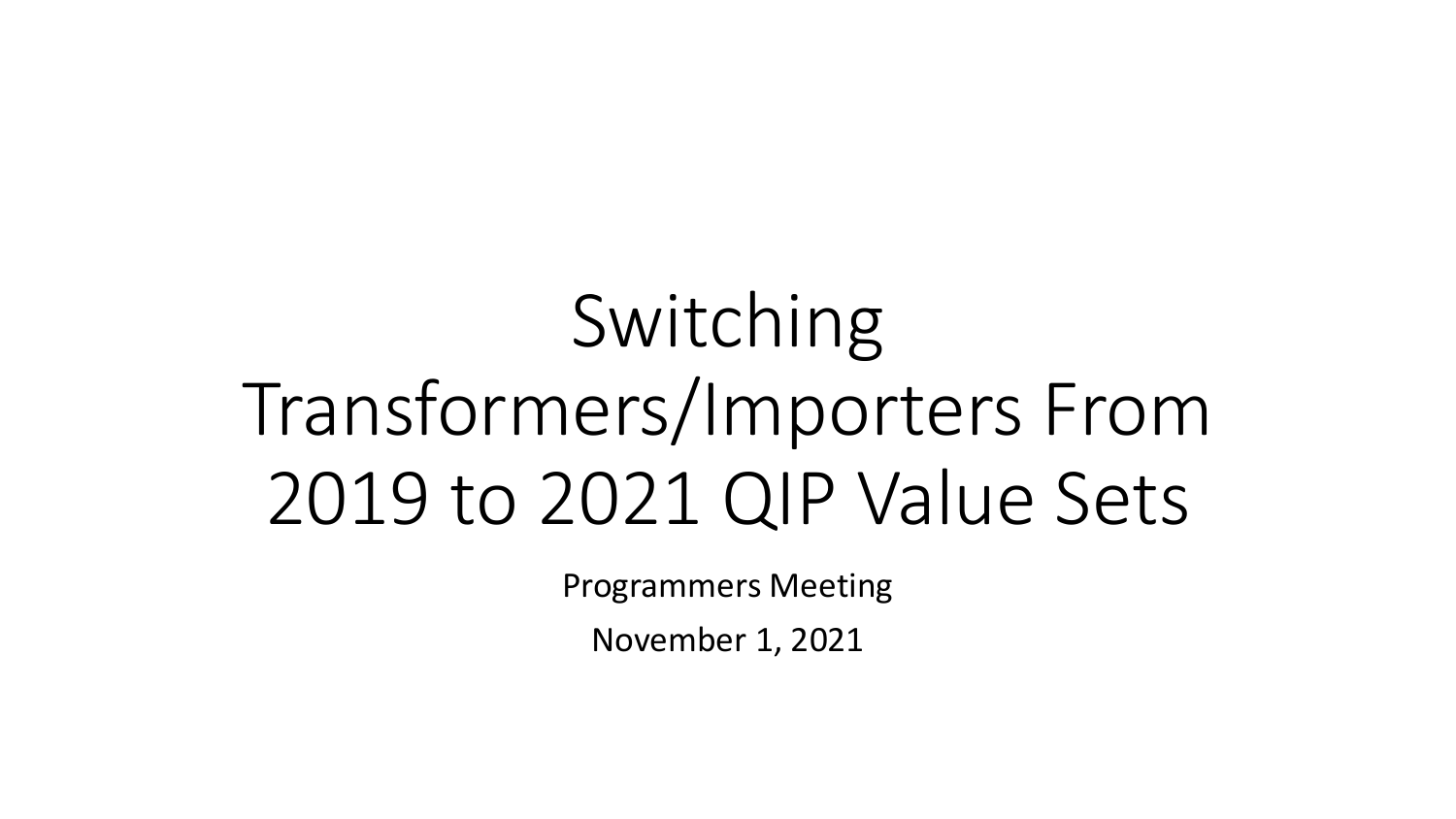#### New 2021 QIP Value Set

- This applies only to Transformers or Data Elements (AKA, Importers) that have a JOIN to the 2019 version of the QIP Value Sets
- Old table name in Relevant: relevant qip 2019 value set
- New table name in Relevant: hedis\_value\_set\_codes
- The 2019 Value Set table will eventually be eliminated from the data scheme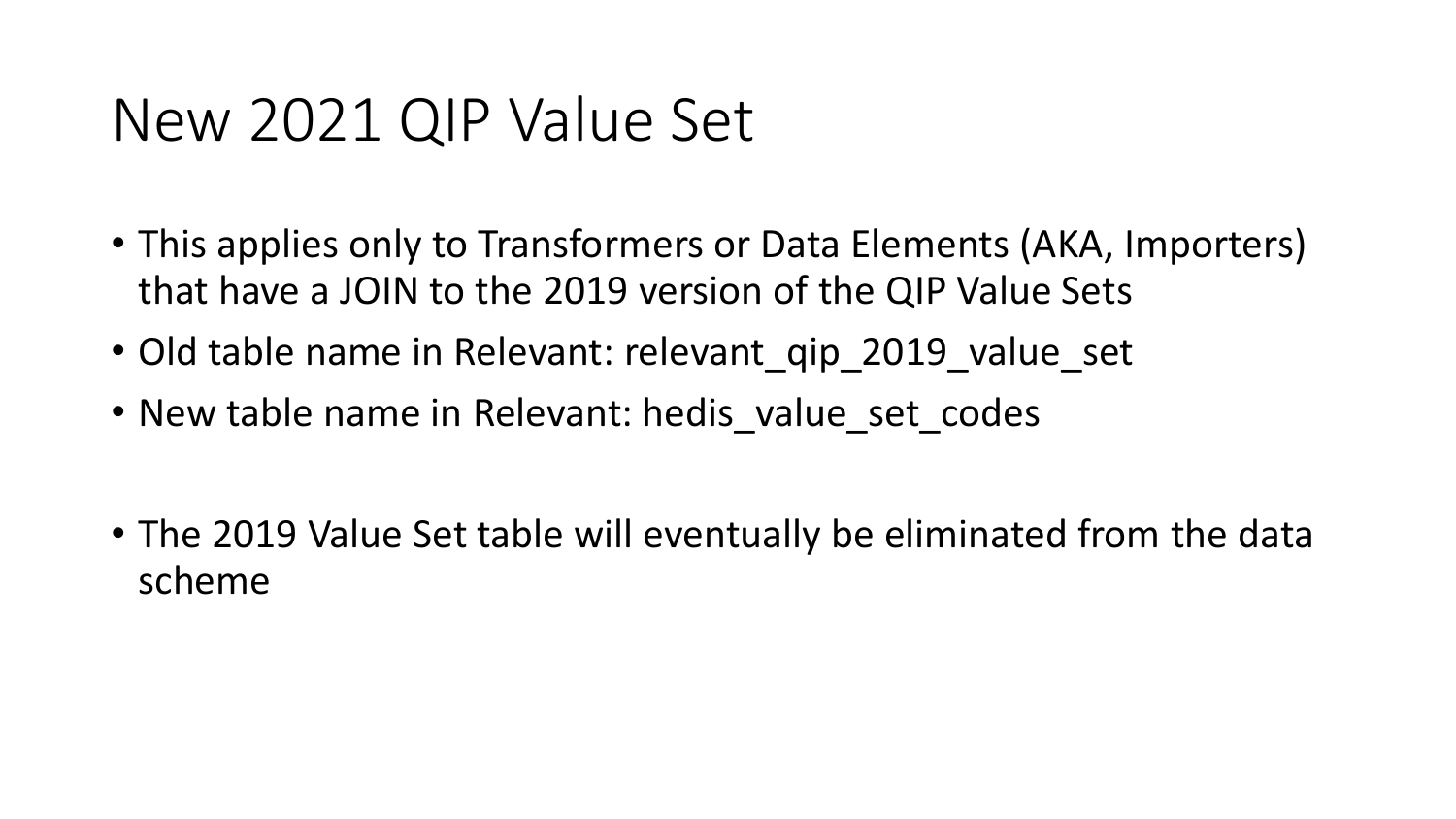#### Upgrade to New HEDIS Table

- New table name in Relevant: hedis value set codes
- Similar structure and columns as the eCQM Value Set table
- Some columns have slightly different names (e.g., code vs code value)
- New Value Sets in the future will be appended to this table
- In your SQL code, use the column latest = 'TRUE' to identify the most recent Value Set added. This is the same as the approach with the eCQM Value Set table
- The "switch" to the new table is a one-time procedure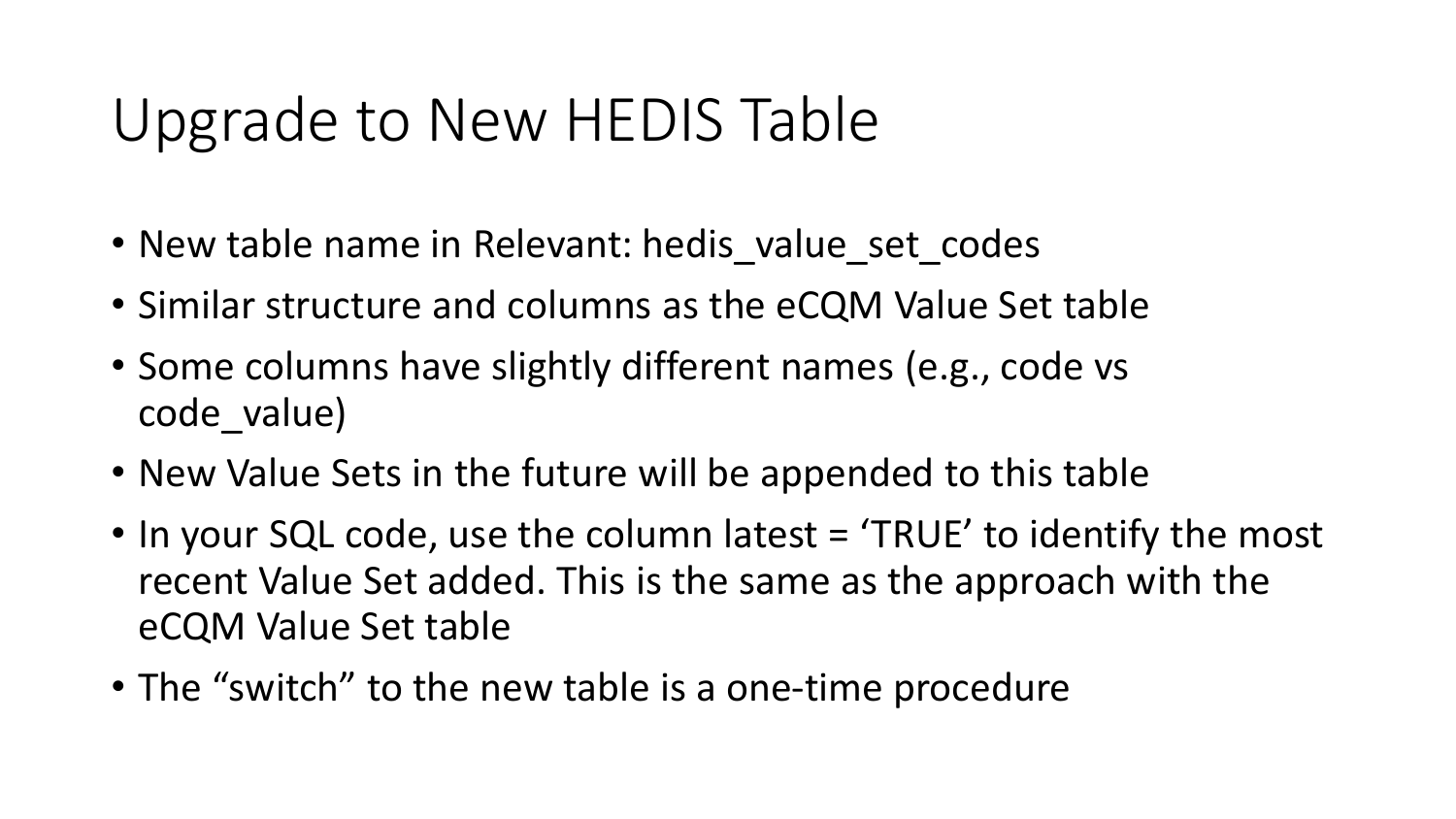#### eCQM Value Sets

- eCQM Value Set table: cqm\_value\_set\_codes
- Generally, we are using the eCQM Value Sets for those Transformers or Data Elements that are used commonly between UDS or QIP Quality Measures
- For example, there is only one Data Element to identify for patients with diabetes: relevant diabetics. There are not separate Data Elements with JOINS to the UDS and QIP Value Sets
- From my research/experience, the Value Sets tend to be the same. If you come across a significant difference, let me know!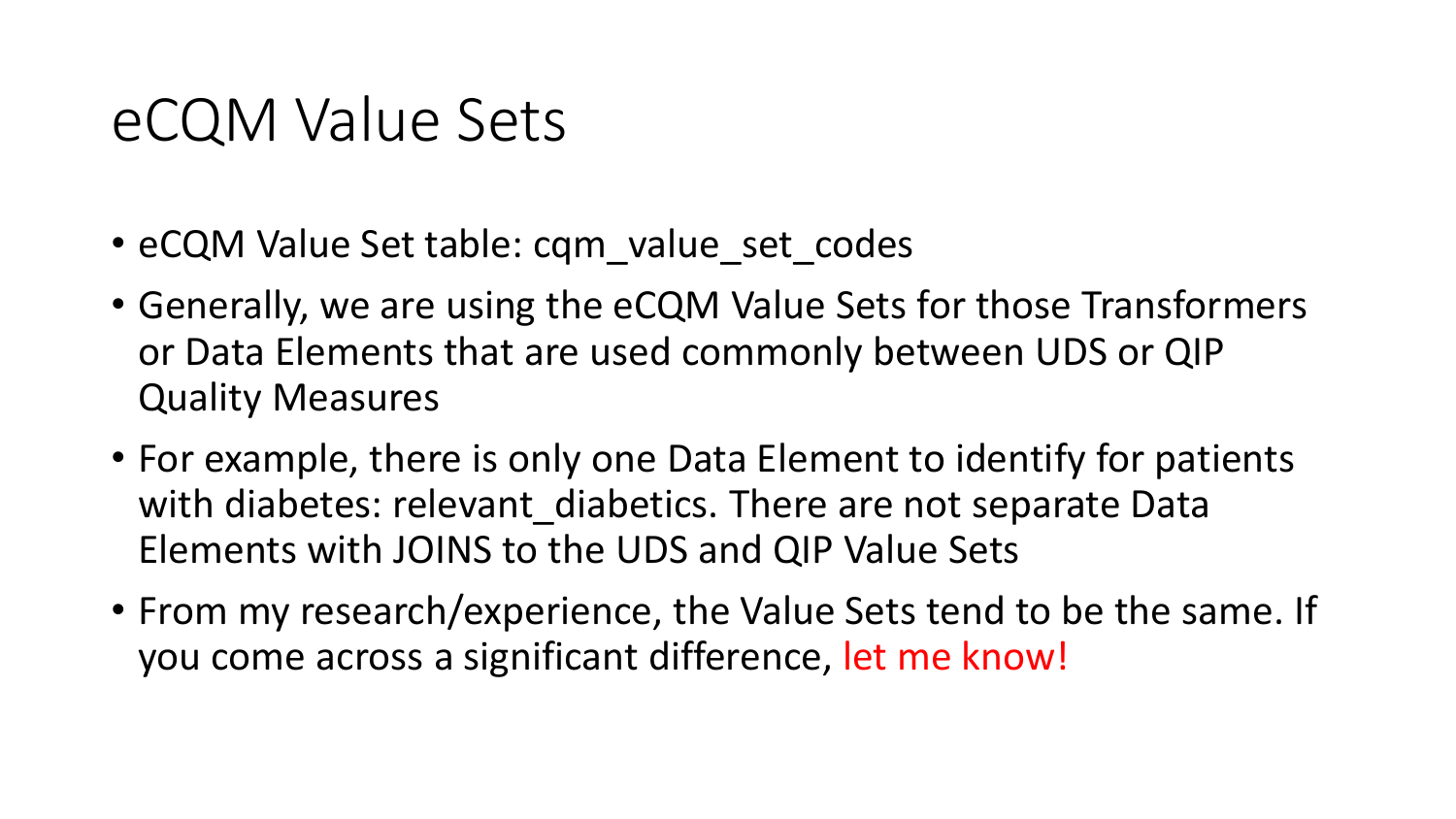## Which Transformers or Data Elements Need to be Switched?

https://www.rchc.net/population-health/dataanalytics-and-governance/#toggle-id-2

• QIP Reporting

- Recording 2021 QIP Report Set (5/2021)
- Relevant 2021 QIP Report Set (slides, 5/2021)
- Relevant 2021 QIP Report Set v1 (5/2021)
- Reporting 2018 QIP Measures v1 (1/2019)

QIP 2021 Quality **Measure and Report** Notes and Set-up **Instructions** (Version 1) **REDWOOD** COMMUNITY **HEALTH** OALITION Serving Sonoma, Napa, Marin & Yolo Counties Author: Ben Fouts, Informatics **Redwood Community Health Coalition** 1310 Redwood Way, Petaluma, California 94954 support@rchc.net Document Last Updated: 5/14/2021 4:39 PM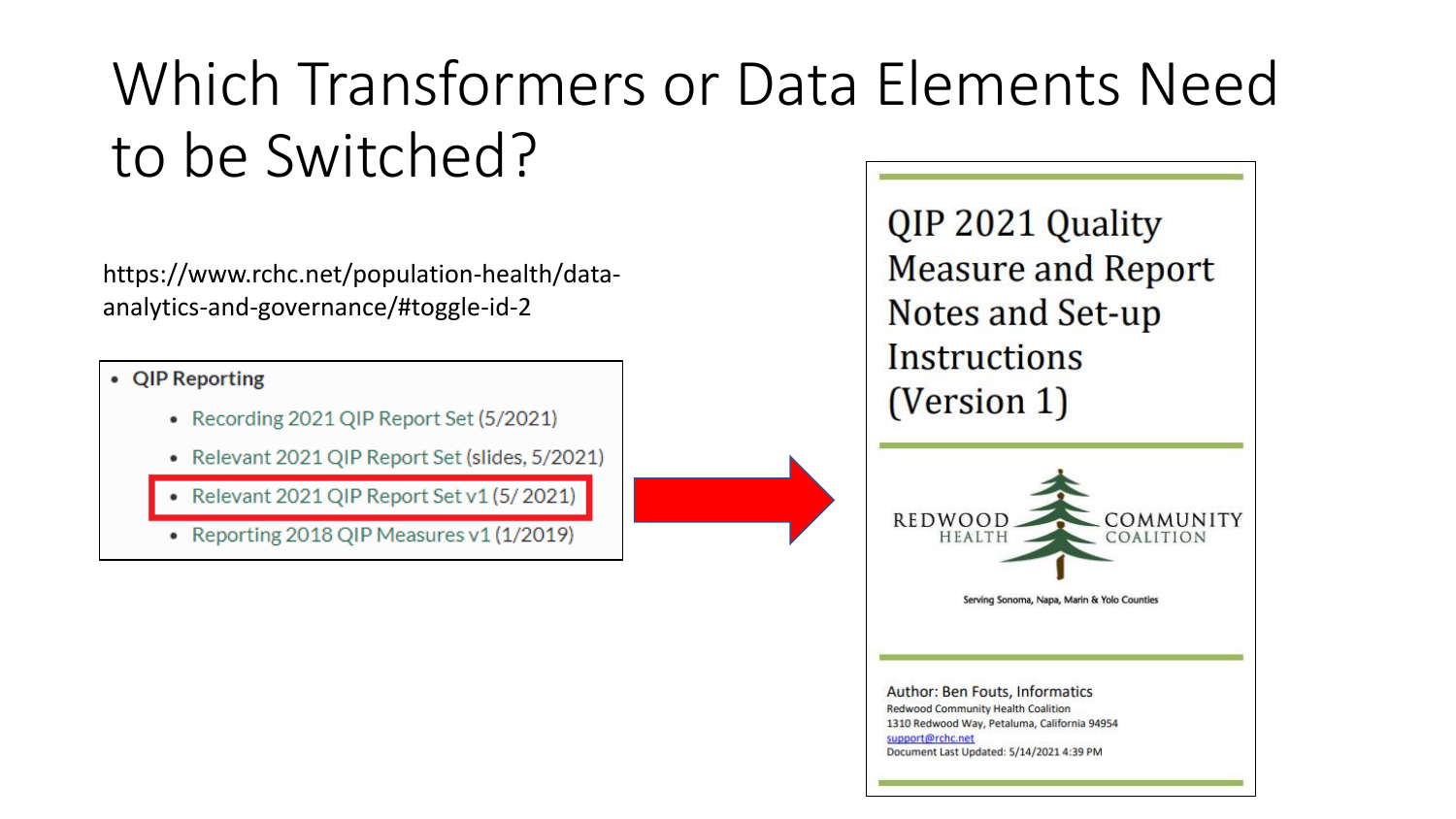

QIP 2021 Quality Measure and Report Set Instructions (Version 1)

#### **Appendix: Value Sets Associated With the OIP Measures**

The QIP Quality Measures use Value Sets to define diagnosis (ICD), procedure (CPT), lab (LOINC), and immunization (CVX) codes. This ensures that all reporting health centers are extracting data in a standardized manner. For example, the diabetes value set includes all diagnosis codes for diabetes that are applicable to the Quality Measure. This relieves each health center of the burden to identify appropriate codes from their system. For example, not all diagnosis codes with a name containing the word "diabetes" is appropriate for identifying that Quality Measure population of patients with diabetes.

It is recommended that Importers (or associated Transformers) directly utilize the designated Value Set in the SQL code. If the health center uses additional codes as a matter of routine (or if the health center can identify records using key words in structured data or other means), these can be added after proper internal review. The RCHC Data Standards and Integrity Committee regularly makes recommendations for data standardization and many of these recommendations have been discussed in the instructions above.

The QIP measures officially use the HEDIS Value Sets and the UDS measures use the eCQM Value Sets. In most cases, these Value Sets are identical. There are not separate Value Sets in Relevant for QIP and UDS measures. Frequently, the eCQM Value Sets have already been utilized in Relevant. For measures that are not comparable, the QIP/HEDIS Value Set will need to be used.

The large table below lists the standard Importers for each QIP Quality Measure and Report, along with the associated Value Set. The ID numbers mostly reference eCQM Value Sets, except where noted. In Relevant, the table with the eCQM Value Set codes is named "cqm\_value\_set\_codes" and the table with the QIP Value Set codes is named "relevant\_qip\_2019\_value\_set." The most recently updated Value Sets on the table are identified by the column latest = TRUE.

Note that the Value Sets pick up codes only. If your health center has other ways of recognizing the required data (for example, it is entered into structured data), then those should be considered as well. In other words, Value Sets are the standard and recommended approach, but appropriate alternatives may exist.

#### Appendix Table

| <b>Quality Measure or</b><br><b>Report Name</b> | Importer           | Value Set Name (default eCQM, except where<br>noted) | <b>OID (eCQM identifier)</b> | <b>Value Set</b><br><b>Type</b> |  |
|-------------------------------------------------|--------------------|------------------------------------------------------|------------------------------|---------------------------------|--|
| Immunizations for                               | mcy immunizations  | <b>QIP: Meningococcal Vaccine Administered</b>       | No eCQM                      | Vaccines                        |  |
| Adolescents (QIP 2021)                          | tdap immunizations | <b>QIP: Tdap Vaccine Administered</b>                | No eCOM                      | Vaccines                        |  |
|                                                 | hpy immunizations  | QIP: HPV Vaccine Administered                        | No eCQM                      | Vaccines                        |  |

• Generally, reference names to Value Sets should be the same. This document was created earlier in the year with references to the 2019 Value Sets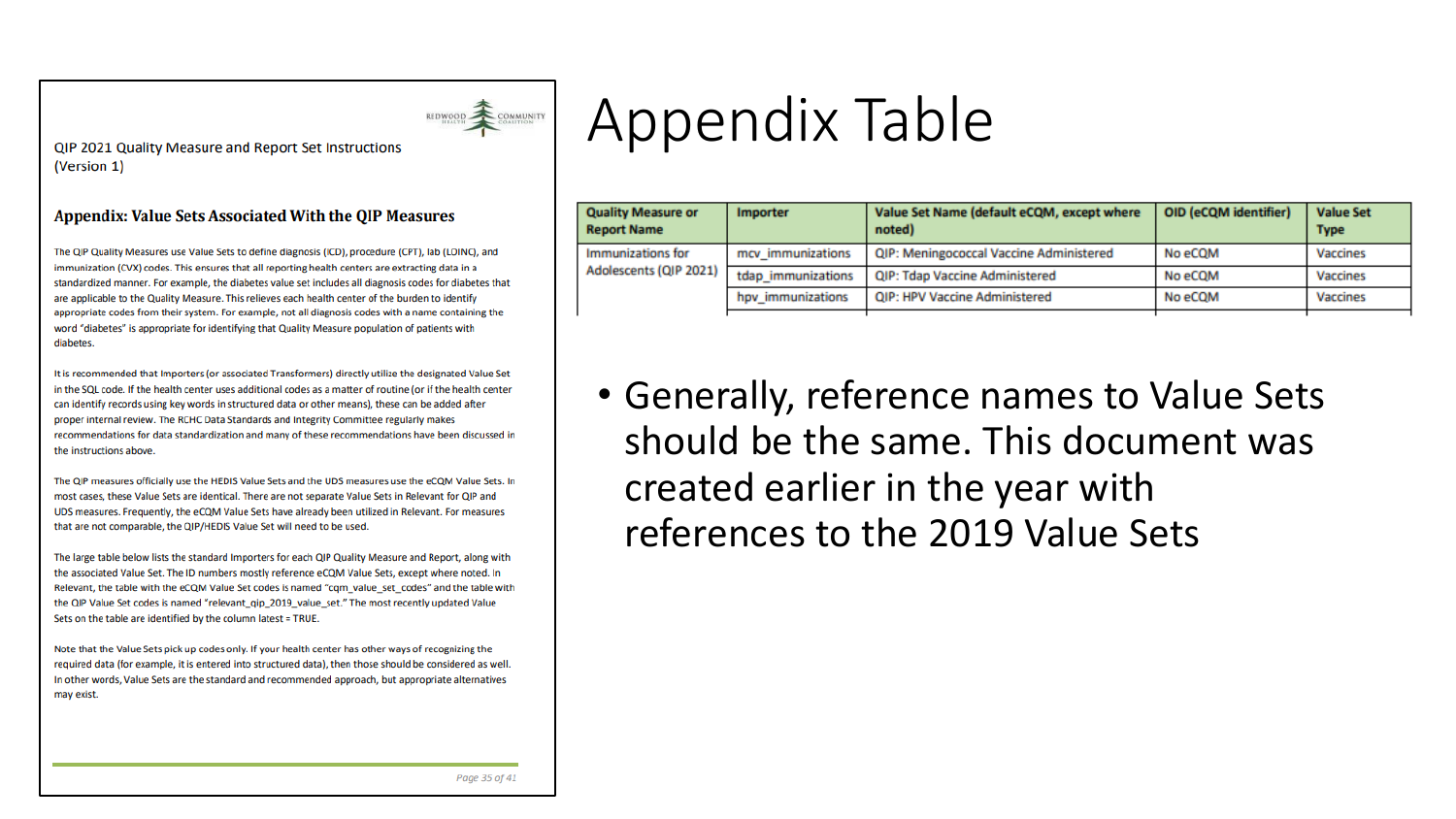#### Other Research

- Use the SQL reports on the RCHC Aggregate
- Example:

| <b>Reports: Transformer SQL from health centers of</b>                                                                                                       |                           |                            |                           |                          |  |  |  |  |  |
|--------------------------------------------------------------------------------------------------------------------------------------------------------------|---------------------------|----------------------------|---------------------------|--------------------------|--|--|--|--|--|
|                                                                                                                                                              |                           |                            |                           |                          |  |  |  |  |  |
| Showing results from the last time this report was run at October 25, 2021 11:07 AM. If the queried data has changed since then, results may be out of date. |                           |                            |                           |                          |  |  |  |  |  |
| <b>Description</b>                                                                                                                                           |                           |                            |                           |                          |  |  |  |  |  |
| Select of sql from transformer from health centers<br>Expected run time: 1.345 sec.<br>Refresh                                                               |                           |                            |                           |                          |  |  |  |  |  |
|                                                                                                                                                              |                           |                            |                           |                          |  |  |  |  |  |
| <b>AVHC</b><br>CommuniCare<br>Results table<br><b>AVH</b><br><b>CHA</b>                                                                                      | MCC<br>LVHC<br>Marin City | <b>PHC</b><br>Ole<br>Ritte | Santa Rosa<br><b>CIHP</b> | Sonoma Valley<br>Winters |  |  |  |  |  |
|                                                                                                                                                              |                           |                            |                           |                          |  |  |  |  |  |
|                                                                                                                                                              |                           |                            |                           |                          |  |  |  |  |  |
|                                                                                                                                                              |                           |                            |                           |                          |  |  |  |  |  |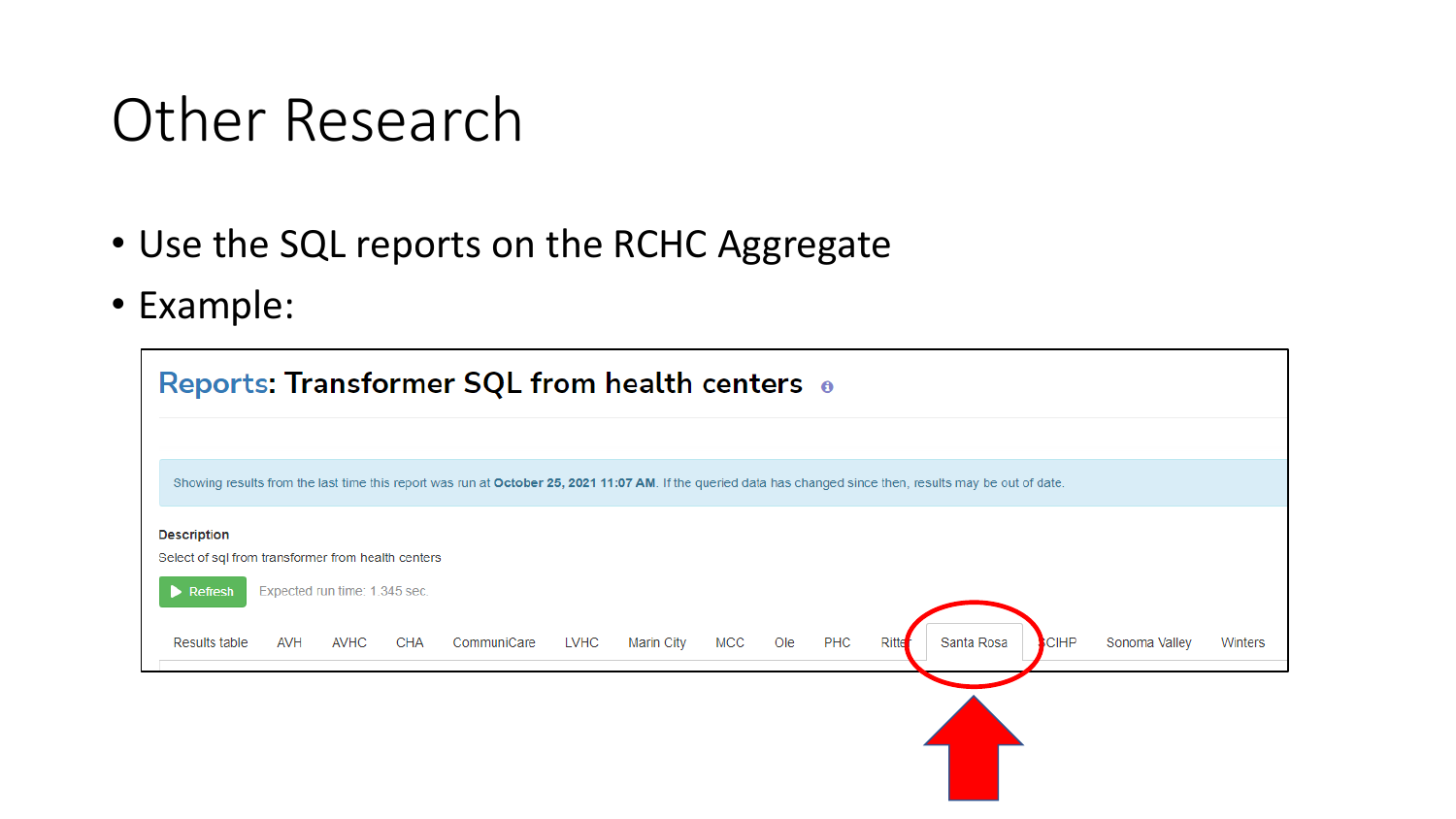| Relevant: Transformer SQL from http://               |                                                                                                                                                                                                                                                                                                                                                                                                                                                                                                                                                                                                                                                                                                                                                                                                                                                                                                                                                                                                                                                                                                                                                                                                                                                                                                                                                                                                                                                                                                                                                                                                                                                                                                                                                                                                                                                                                                                                                                                                                                                                                                                                                                                                                                                                                                                                                                                                                                                       |
|------------------------------------------------------|-------------------------------------------------------------------------------------------------------------------------------------------------------------------------------------------------------------------------------------------------------------------------------------------------------------------------------------------------------------------------------------------------------------------------------------------------------------------------------------------------------------------------------------------------------------------------------------------------------------------------------------------------------------------------------------------------------------------------------------------------------------------------------------------------------------------------------------------------------------------------------------------------------------------------------------------------------------------------------------------------------------------------------------------------------------------------------------------------------------------------------------------------------------------------------------------------------------------------------------------------------------------------------------------------------------------------------------------------------------------------------------------------------------------------------------------------------------------------------------------------------------------------------------------------------------------------------------------------------------------------------------------------------------------------------------------------------------------------------------------------------------------------------------------------------------------------------------------------------------------------------------------------------------------------------------------------------------------------------------------------------------------------------------------------------------------------------------------------------------------------------------------------------------------------------------------------------------------------------------------------------------------------------------------------------------------------------------------------------------------------------------------------------------------------------------------------------|
| ■ rchc.relevant.healthcare/report_builder/reports/57 |                                                                                                                                                                                                                                                                                                                                                                                                                                                                                                                                                                                                                                                                                                                                                                                                                                                                                                                                                                                                                                                                                                                                                                                                                                                                                                                                                                                                                                                                                                                                                                                                                                                                                                                                                                                                                                                                                                                                                                                                                                                                                                                                                                                                                                                                                                                                                                                                                                                       |
| relevant_covid_cair                                  | (inclust name), OREATE INDEA Intervincipations on place of plan on the pations (including memory) --Oreate miniprover table in EADTO the Call Inpitromp, OREATE TEMPORANT TADEE<br>mc_cair_mpi_temp AS (SELECT DISTINCT ON (mrn) * FROM ( SELECT *, 1 AS match_key_id FROM cair_patients INNER JOIN mc_patients ON last_name = mc_last_name AND LEFT(first_name, 6) = j<br>$\wedge$ $\vee$ $\times$<br>qip_2019<br>1/10<br>LEFT(mc_first_name, 6) AND date_of_birth = mc_date_of_birth UNION SELECT *, 2 AS match_key_id FROM cair_patients INNER JOIN mc_patients ON LEFT(last_name, 1) = LEFT(mc_last_name, 1) AND<br>SUBSTRING(first_name, 3, 10) = SUBSTRING(mc_first_name, 3, 10) AND SUBSTRING(first_name, 2, 9) = SUBSTRING(mc_first_name, 2, 9) AND date_of_birth = mc_date_of_birth UNION SELECT *, 3 AN<br>match key id FROM cair patients INNER JOIN mc patients ON SUBSTRING(last name, 2, 7) = SUBSTRING(mc last name, 2, 7) AND LEFT(first name, 6) = LEFT(mc first name, 6) AND date of birth =<br>mc_date_of_birth UNION SELECT *, 4 AS match_key_id FROM cair_patients INNER JOIN mc_patients ON LEFT(last_name, 2) = LEFT(mc_last_name, 2) AND LEFT(first_name, 6) = LEFT(mc_first_name, 6) = LEFT(mc_first_name, 6) -- AND<br>php $\operatorname{cin} = \operatorname{sr} \operatorname{cin}$ AND date<br>mc_patients ON SUBSTRIN<br>LEFT(mc_first_name, 3) AM<br>1. On a Windows<br>5) AND LEFT(first_name, 3<br><b>OM cair_patients INNER JO</b><br>2. Enter search term<br><b>B AS match_key_id FROM ca</b><br>LEFT(mc_last_name, 4) AM<br>$IG(mc_first_name, 2, 9) = SU$<br>LEFT(mc_last_name, $1$ ) = 1<br><b>R</b> FROM date_of_birth) UNIO<br>FROM mc_date_of_birth)<br>(unique to the QIP table)<br>computer, press Ctrl-F<br>name, 3, 10) AND SUBSTRI<br><b>INNER JOIN mc_patients (</b><br>2, 9) AND EXTRACT(DAY F<br>rth) = EXTRACT(YEAR FROI<br>ey id FROM cair patients I<br>match key id FROM lgh<br>= LEFT(last name, 5) AND $E_{\text{eff}}$                                                                                                                                                                                                                                                                                                                                                                                                                                                                       |
|                                                      | EXTRACT(YEAR FROM date_of_birth) UNION SELECT *, 12 AS match_key_id FROM cair_patients INNER JOIN mc_patients ON LEFT(mc_last_name, 1) = LEFT(first_name, 1) AND SUBSTRING(mc_last_name, 3, 10)<br>= SUBSTRING(first_name, 3, 10) AND SUBSTRING(mc_first_name, 2, 9) = SUBSTRING(last_name, 2, 9) AND EXTRACT(MONTH FROM mc_date_of_birth) = EXTRACT(MONTH FROM date_of_birth) AND<br>EXTRACT(YEAR FROM mc_date_of_birth) = EXTRACT(YEAR FROM date_of_birth) UNION SELECT*, 13 AS match_key_id FROM cair_patients INNER JOIN mc_patients ON LEFT(mc_last_name, 1) =<br>LEFT(first_name, 1) AND SUBSTRING(mc_last_name, 3, 10) = SUBSTRING(first_name, 3, 10) AND SUBSTRING(mc_first_name, 2, 9) = SUBSTRING(last_name, 2, 9) AND EXTRACT(DAY FROM mc_date_of_birth) =<br>EXTRACT(DAY FROM date_of_birth) AND EXTRACT(YEAR FROM mc_date_of_birth) = EXTRACT(YEAR FROM date_of_birth) UNION SELECT *, 14 AS match_key_id FROM cair_patients INNER JOIN mc_patients ON<br>LEFT(mc_last_name, 5) = LEFT(first_name, 5) AND LEFT(mc_first_name, 4) = LEFT/last_name_4) AND EXTRACT/MONTH FROM mc_date_of_birth) = EXTRACT/MONTH FROM date_of_birth) AND EXTRACT/VEAR<br>FROM mc_date_of_birth) = EXTRACT(YEAR FROM date_of_birth) /*UNION \$<br>LEFT(Igh_first_name, 6) = LEFT(Ichc_first_name, 6) AND Igh_date_of_birth<br>3. Look for markings in the scroll bar<br>cleaned_cair_mpi AS SELECT TRUE AS matched, p.mrn, mpi.first_name, mp<br>cair_patients mc ON mc.first_name = mpi.first_name AND mc.last_name = n<br>mc.last_name, mc.date_of_birth FROM cair_patients mc LEFT JOIN mc_cair<br>indicating presence of searched text<br>WHERE mpi.mc_first_name IS NULL AND mpi.last_name IS NULL AND mpi.                                                                                                                                                                                                                                                                                                                                                                                                                                                                                                                                                                                                                                                                                                                                             |
| relevant_lab_results                                 | DROP TABLE IF EXISTS relevant_lab_results; CREATE TABLE relevant_lab<br>following dates as the 'performed on' date: collection date, -- result date, rev<br>WHEN resultdate IS NOT NULL AND EXTRACT(YEAR FROM resultdate) > 1901 THEN resultdate :: DATE WHEN revieweddate IS NOT NULL AND EXTRACT(YEAR FROM revieweddate) > 1901 THEN revieweddate ::<br>DATE ELSE enc.date :: DATE END AS performed_on, Id.resultdate :: DATE AS result_date, loinc.code AS loinc_code, items.itemname AS test, comp.itemname AS component, COALESCE(Idd.value, Id.result) AS<br>result, Id.result AS qualitative_result, SUBSTRING(COALESCE(Idd.value, Id.result), "Id+\.?\d*') :: NUMERIC AS numeric_result, -- ecw specific Id.colldate :: DATE AS colldate, Id.revieweddate :: DATE AS<br>revieweddate, Id.result AS manual_result, Idd.value AS value, Id.received, Id.reviewedby, Id.type, Id.reportid -- Id.hmflag AS health_maintenance (occasionally clients want this noted) FROM labdata Id INNER JOIN<br>enc ON enc.encounterid = Id.encounterid LEFT JOIN labdatadetail Idd ON Idd.reportid = Id.reportid INNER JOIN items ON items.itemid = Id.itemid LEFT JOIN labloinccodes loinc ON loinc.itemID = Idd.propID AND<br>loinc.deleteflag = 0 LEFT JOIN items comp ON comp.itemid = Idd.propid WHERE enc.deleteflag = 0 AND Id.deleteflag = 0 AND Id.cancelled = 0 -- excludes DI (1) and procedures (3) AND Id.type = 0 -- Must have a<br>result or value populated AND COALESCE(Id.result, Idd.value) IS NOT NULL -- Must be received AND Id.received = 1 --Optional: must be reviewed --AND reviewedby <> 0 -- Should not contain any of the following<br>values, which indicate that the test is not correctly resulted AND NOT COALESCE(Id.result, ") ILIKE ANY (ARRAY ["%not performed%', "%tnp%', '%q.n.s%', '%not sufficient%', "%insufficient%', "%insufficient%', '%qns%',<br>"%unsatisfactory%", "%not satisfactory%", "%invalid%", "%error%", "%not done%", "%cancelled%") AND NOT COALESCE(Idd.value, ") ILIKE ANY (ARRAY ["%not performed%", "%tnp%", "%q.n.s%", "%not sufficient%",<br>"%insufficient%", "%qns%", "%unsatisfactory%", "%not satisfactory%", "%invalid%", "%error%", "%not done%", "%cancelled%"]); CREATE INDEX index_relevant_lab_results_on_patient_id ON relevant_lab_results<br>(patient_id); CREATE INDEX index_relevant_lab_results_on_visit_id ON relevant_lab_results (visit_id); ANALYZE relevant_lab_results; |
| 5. Record Transformer name                           | DROP TABLE IF EXISTS relevant_surgical_history; CREATE TABLE relevant_surgical_history AS SELECT DISTINCT enc.patientid patient_id, surgicalhistory.reason, surgicalhistory.retode, surgicalhistory.centode, surgicalhistory.d<br>surgical_hx_date, enc.date :: DATE AS enc_date, CASE WHEN surgicalhistory.date IS NULL THEN enc.date :: DATE WHEN surgicalhistory.date ~* "^\d\d\d\d\d\d\d"\$' THEN make_date(surgicalhistory.date :: INT, 12, 31)<br>WHEN is_date(surgicalhistory.date) THEN surgicalhistory.date :: DATE WHEN surgicalhistory.date ~* "^\d\d\/\d\d\d\d\d\$' AND LEFT(surgicalhistory.date, 2) :: INT BETWEEN 1 AND 12 THEN<br>make_date/RIGHT/surgicalhistory.date, 4) :: INT, LEFT(surgicalhistory.date, 2) :: INT, 1) WHEN surgicalhistory.date ~* '^\d\/d\d\d\d\$' AND LEFT(surgicalhistory.date, 1) :: INT BETWEEN 1 AND 9 THEN<br>te, 4) :: INT, LEFT(surgicalhistory.date, 1) :: INT, 1) ELSE enc.date :: DATE END AS performed_on, is_date(COALESCE(surgicalhistory.date, ")) AS exact_date, CASE WHEN<br>RRAY ["%tot%', '%radical%', '%complete%', '%nonsparing of cervix%', '%full%', '%bilat']) AND NOT surgicalhistory.reason ILIKE ANY (ARRAY ['%subtotal%', '%cervix spar%',<br>SE END AS complete, CASE WHEN surgicalhistory.reason ILIKE ANY ('{%right%, %rt %, % R %}') AND NOT surgicalhistory.reason ILIKE ANY (ARRAY ['%bil%', '%b/l%',<br>al%']) THEN TRUE ELSE FALSE END AS right_side, CASE WHEN surgicalhistory.reason ILIKE ANY ('{%left%, %lt %, % L %}') AND NOT surgicalhistory.reason ILIKE ANY (ARRAY<br>%dbl%', '%total%']) THEN TRUE ELSE FALSE END AS left_side FROM surgicalhistory INNER JOIN enc ON enc.encounterid = surgicalhistory.encounterid WHERE<br>COALESCE(surgicalhistory.reason, surgicalhistory.cptcode) IS NOT NULL; CREATE INDEX index_relevant_surgical_history_on_patient_id ON relevant_surgical_history (patient_id);                                                                                                                                                                                                                                                                                                                                                                                                                                                                                                                                                        |
|                                                      | DROP <sub>I</sub><br>n, visit_date :: DATE A S ended_on FROM relevant_visits WHERE EXIST S( --<br><b>ALLER ARE STS</b> relev<br>Visit x code or billing code f<br>evant_visits.id AND code IN (SELECT code FROM                                                                                                                                                                                                                                                                                                                                                                                                                                                                                                                                                                                                                                                                                                                                                                                                                                                                                                                                                                                                                                                                                                                                                                                                                                                                                                                                                                                                                                                                                                                                                                                                                                                                                                                                                                                                                                                                                                                                                                                                                                                                                                                                                                                                                                       |
| relevant well child                                  | Tele ant_dip_2019_value Seat 4. Searched text is yellow<br>VHERE visit_id = relevant_visits.id AND code IN (SELECT code FROM<br><b>Totals</b><br>86                                                                                                                                                                                                                                                                                                                                                                                                                                                                                                                                                                                                                                                                                                                                                                                                                                                                                                                                                                                                                                                                                                                                                                                                                                                                                                                                                                                                                                                                                                                                                                                                                                                                                                                                                                                                                                                                                                                                                                                                                                                                                                                                                                                                                                                                                                   |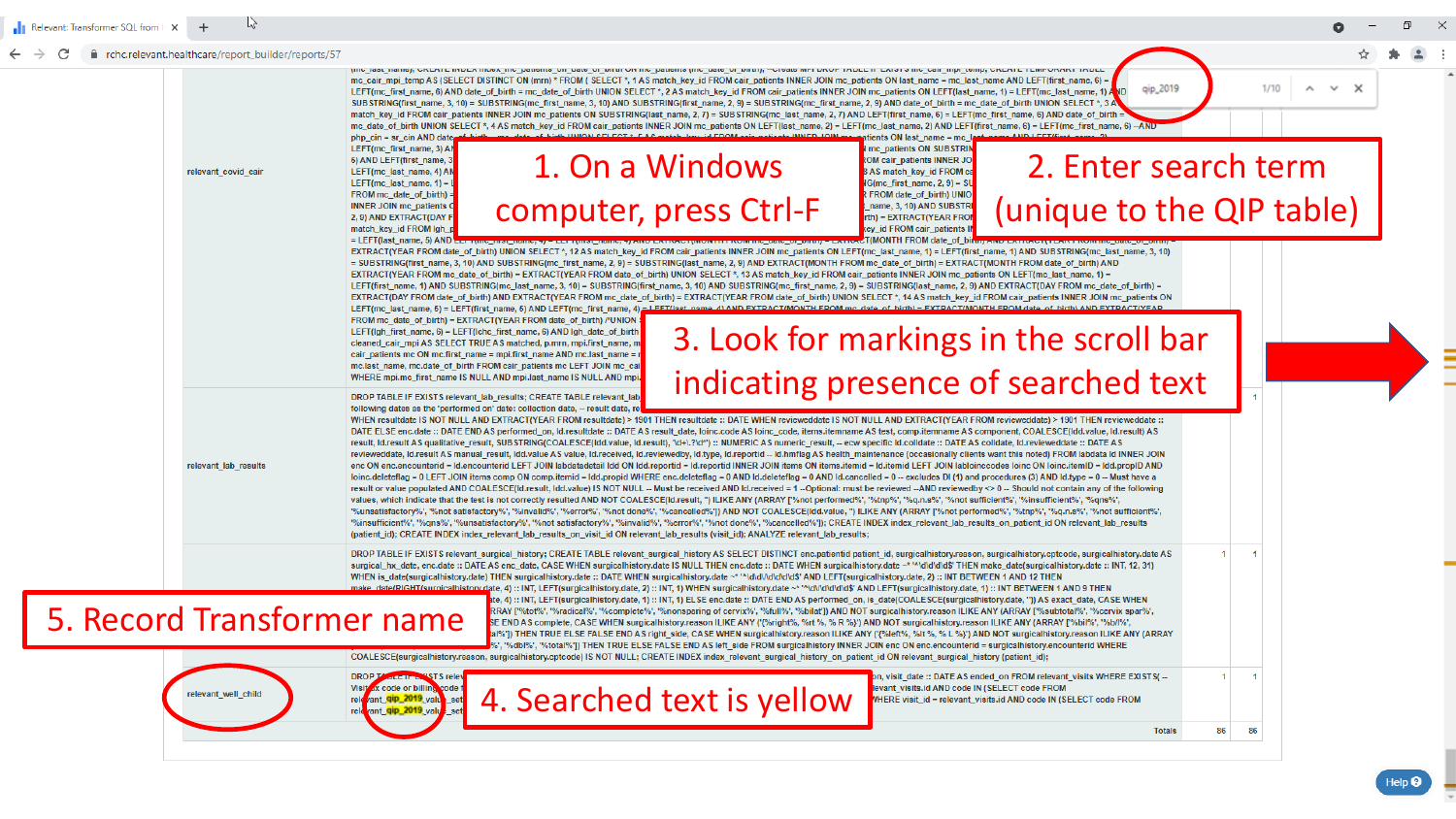### Other RCHC Aggregate Reports

| Reports: Importer SQL from health centers of                         |            |                               |     |                                                                                                                                                              |             |            |     |     |     |        |            |              |               |         |
|----------------------------------------------------------------------|------------|-------------------------------|-----|--------------------------------------------------------------------------------------------------------------------------------------------------------------|-------------|------------|-----|-----|-----|--------|------------|--------------|---------------|---------|
|                                                                      |            |                               |     |                                                                                                                                                              |             |            |     |     |     |        |            |              |               |         |
|                                                                      |            |                               |     | Showing results from the last time this report was run at October 25, 2021 10:56 AM. If the queried data has changed since then, results may be out of date. |             |            |     |     |     |        |            |              |               |         |
| <b>Description</b><br>Selects sql from importers from health centers |            |                               |     |                                                                                                                                                              |             |            |     |     |     |        |            |              |               |         |
| $\blacktriangleright$ Refresh                                        |            | Expected run time: 1.835 sec. |     |                                                                                                                                                              |             |            |     |     |     |        |            |              |               |         |
| Results table                                                        | <b>AVH</b> | <b>AVHC</b>                   | CHA | CommuniCare                                                                                                                                                  | <b>LVHC</b> | Marin City | MCC | Ole | PHC | Ritter | Santa Rosa | <b>SCIHP</b> | Sonoma Valley | Winters |

| <b>Reports: Care Gaps at Member Centers of</b>                                                                                                                                                                   |         |  |  |  |  |  |  |  |  |  |
|------------------------------------------------------------------------------------------------------------------------------------------------------------------------------------------------------------------|---------|--|--|--|--|--|--|--|--|--|
|                                                                                                                                                                                                                  |         |  |  |  |  |  |  |  |  |  |
| Showing results from the last time this report was run at October 25, 2021 11:10 AM. If the queried data has changed since then, results may be out of date.                                                     |         |  |  |  |  |  |  |  |  |  |
| <b>Description</b><br>All care gaps at RCHC member health centers. To access the SQL for a given custom care gap,<br>run this report                                                                             |         |  |  |  |  |  |  |  |  |  |
| Expected run time: 0.509 sec.<br>$\triangleright$ Refresh                                                                                                                                                        |         |  |  |  |  |  |  |  |  |  |
| Ritter<br>Santa Rosa<br><b>SCIHP</b><br><b>LVHC</b><br><b>Marin City</b><br>OLE<br>Sonoma Valley (Nextgen)<br>Alexander Valley<br><b>AVHC</b><br>Marin Community (Nextgen)<br>Petaluma<br>Coastal<br>Communicare | Winters |  |  |  |  |  |  |  |  |  |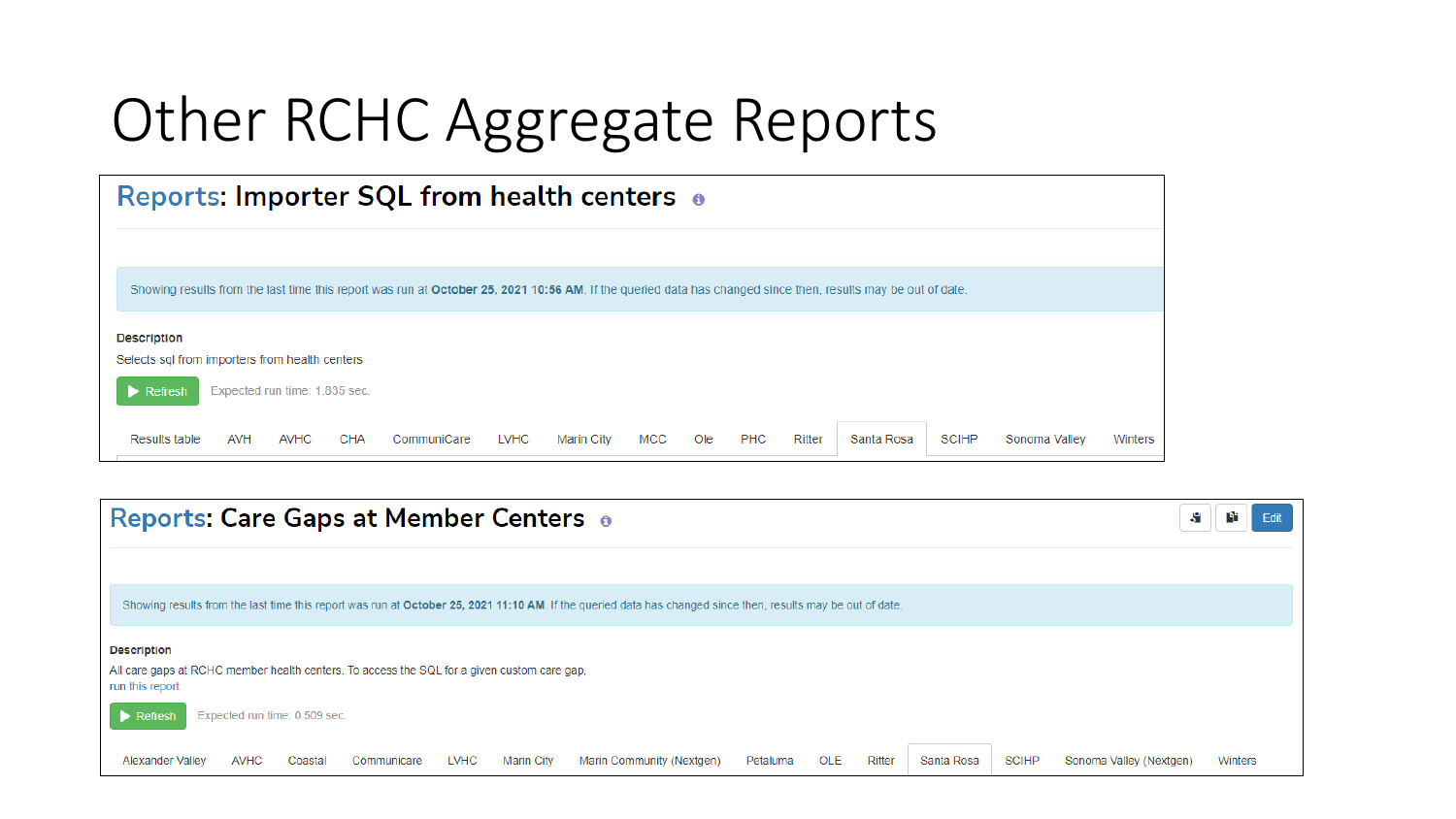### Key QIP Quality Measures and Value Sets

- Well-Child Visits in the First 15 Months of Life (QIP 2021)
	- ➢ Well Care
- Child and Adolescent Well-Care Visits (QIP 2021)
	- ➢ Well Care
- Immunizations for Adolescents (QIP 2021)
	- ➢ Meningococcal Vaccine Administered
	- ➢ Tdap Vaccine Administered
	- ➢ HPV Vaccine Administered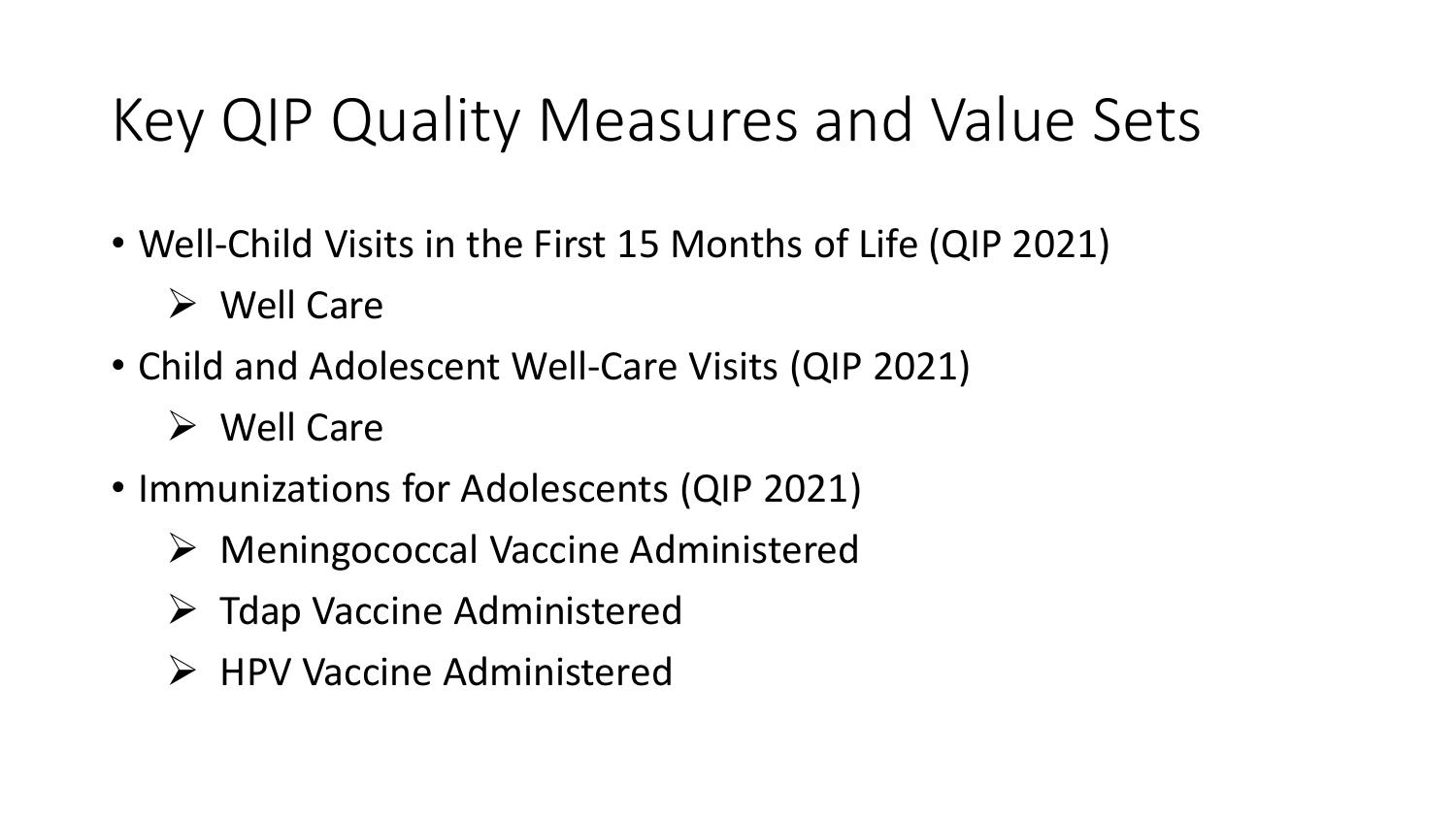#### **SQL Change Example**

#### OLD SQL CODE

DROP TABLE IF EXISTS relevant well child gip; **CREATE TABLE relevant well child gip AS SELECT** patient id. visit date :: DATE AS started\_on, visit date :: DATE AS ended on **FROM** relevant visits **WHERE EXISTS(** -- Visit dx code or billing code from Well-Child QIP Value Set: **SELECT visit id** FROM relevant visit diagnosis codes WHERE visit\_id = relevant\_visits.id **AND code IN (SELECT code** FROM relevant gip 2019 value set WHERE value set name t 'Well Care')) **OR EXISTS SELECT visit id** FROM relevant visit billing codes WHERE visit id = relevant visits.id **AND code IN (SELECT code** FROM relevant gip 2019 value set WHERE value set name = 'Well-Care' AND code system IN ('CPT', 'HCPCS', 'HomegrownPX')) );

#### **NEW SQL CODE**

DROP TABLE IF EXISTS relevant\_well\_child\_qip; CREATE TABLE relevant well child gip AS **SELECT** patient id. visit\_date:: DATE AS started\_on, visit date :: DATE AS ended on FROM relevant visits **WHERE EXISTS** -- Visit dx code or billing code from Well-Child QIP Value Se **SELECT visit id** FROM relevant visit diagnosis codes WHERE visit id relevant visits.id **AND code IN ISELECT code value EROM** hedis value set con-WHERE we have continued = "Well-Care"  $AND$  latest = 'TRUE') **OR EXISTS SELECT visit id** FROM relevant\_visit\_billing\_codes WHERE visit id = relevant visits.id AND code IN (SELECT code value **FROM** hedis value set codes **WHERE value set name = 'Well-Care' AND latest = 'TRUE')**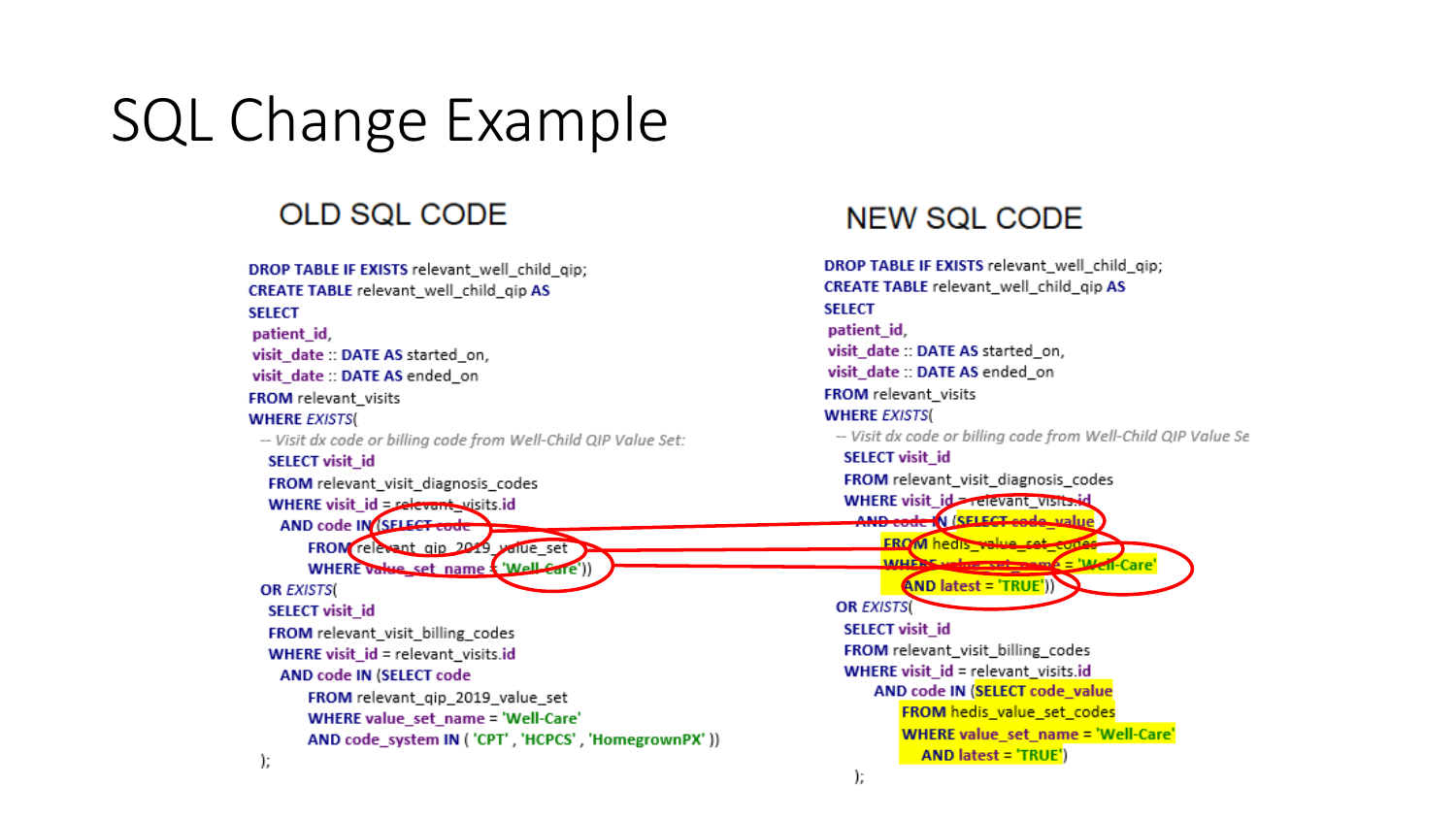#### Other Notes

- You might find Transformers/Importers from "old" measures that are connected to the 2019 QIP Value Set. Examples: diabetes nephropathy screens and retinal eye exams. You might as well "fix" those as well. They are still part of the model and might be used for Care Gaps (or they might return as measures)
- There might be references in the new Data Elements, like relevant cases or relevant medications
- The HEDIS Value Set table contains all of the Value Sets, not just the QIP. Therefore, you can also use it to find codes for *ad hoc* reports